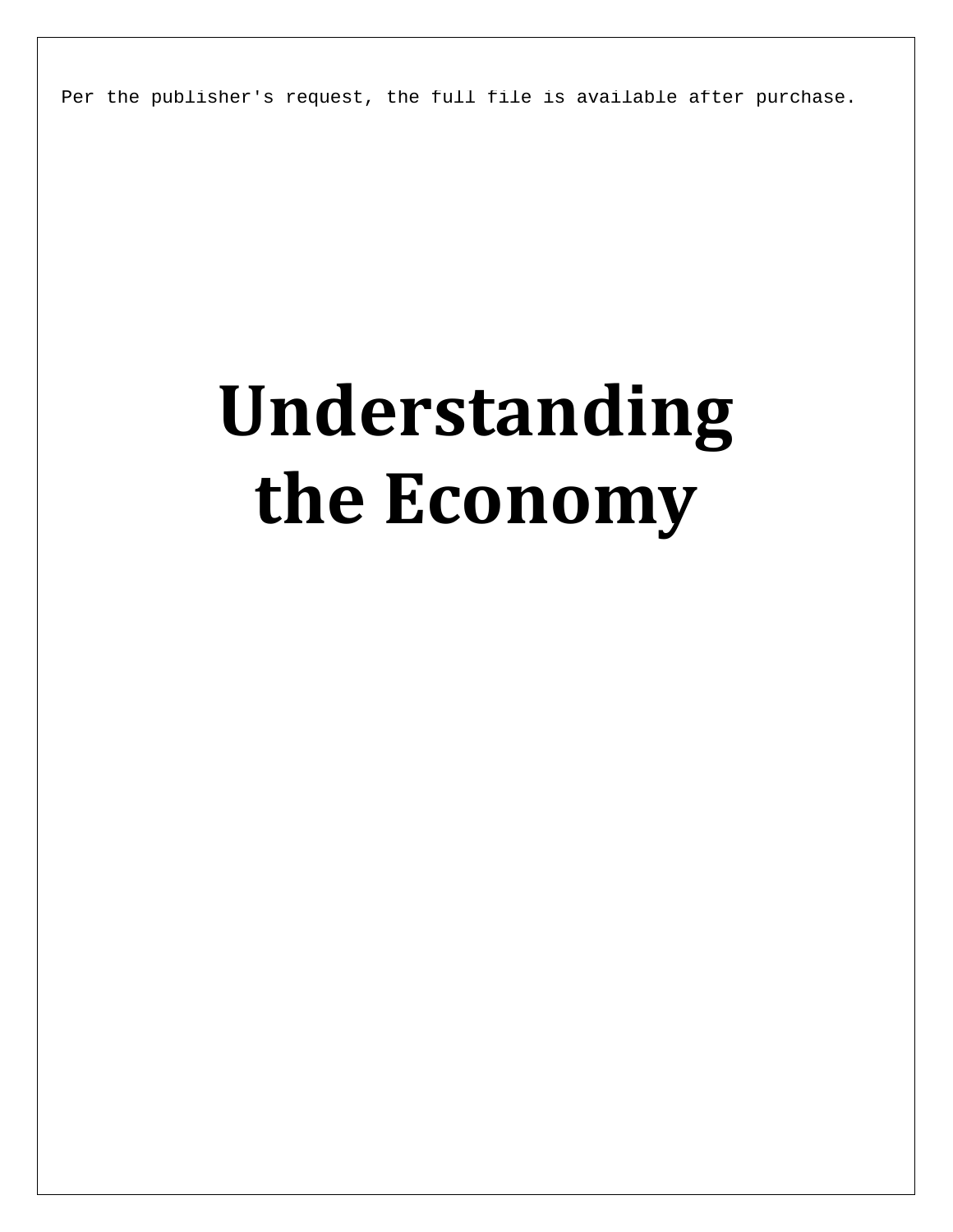## **Understanding the Economy**

Copyright  $\odot$  2014 by

DELTACPE LLC

All rights reserved. No part of this course may be reproduced in any form or by any means, without permission in writing from the publisher.

The author is not engaged by this text or any accompanying lecture or electronic media in the rendering of legal, tax, accounting, or similar professional services. While the legal, tax, and accounting issues discussed in this material have been reviewed with sources believed to be reliable, concepts discussed can be affected by changes in the law or in the interpretation of such laws since this text was printed. For that reason, the accuracy and completeness of this information and the author's opinions based thereon cannot be guaranteed. In addition, state or local tax laws and procedural rules may have a material impact on the general discussion. As a result, the strategies suggested may not be suitable for every individual. Before taking any action, all references and citations should be checked and updated accordingly.

*This publication is designed to provide accurate and authoritative information in regard to the subject matter covered. It is sold with the understanding that the publisher is not engaged in rendering legal, accounting, or other professional service. If legal advice or other expert advice is required, the services of a competent professional person should be sought.*

*—-From a Declaration of Principles jointly adopted by a committee of the American Bar Association and a Committee of Publishers and Associations.*

All numerical values in this course are examples subject to change. The current values may vary and may not be valid in the present economic environment.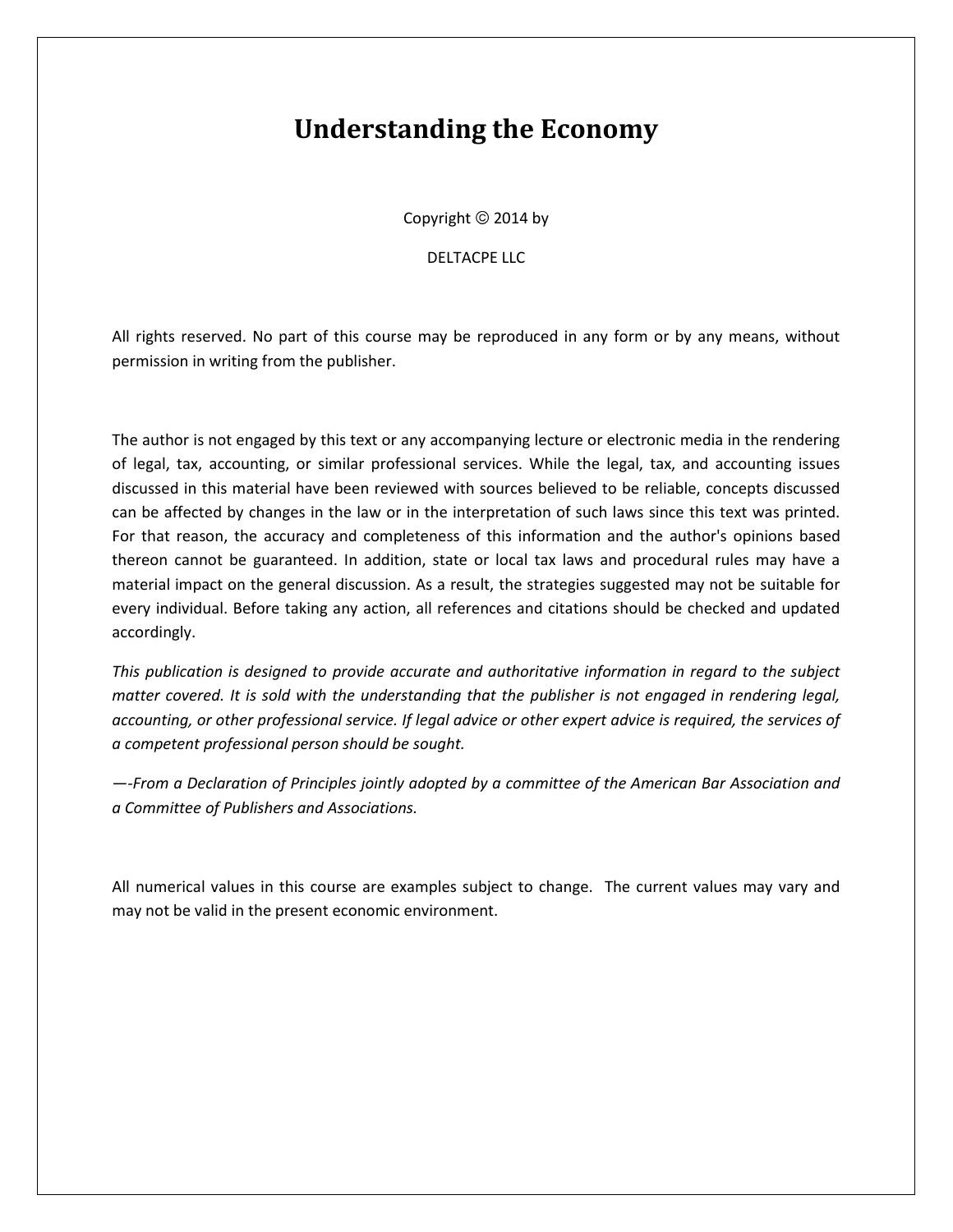## **Course Description**

Understanding the economy and coping with the economic environment is critical in today's business performance, which is a major concern for managers and investors. The course will address macroeconomic factors that may affect the performance of the business. Macro-economic factors include business cycles, interest rates, economic policy, inflation, unemployment, housing starts, money supply, and foreign exchange rates. For example, how the Fed's monetary policy affects corporate earnings is stressed. A variety of economic statistics and indicators are also explained in depth.

**Field of Study Economics Level of Knowledge** Basic **Prerequisite** Basic Math **Advanced Preparation** None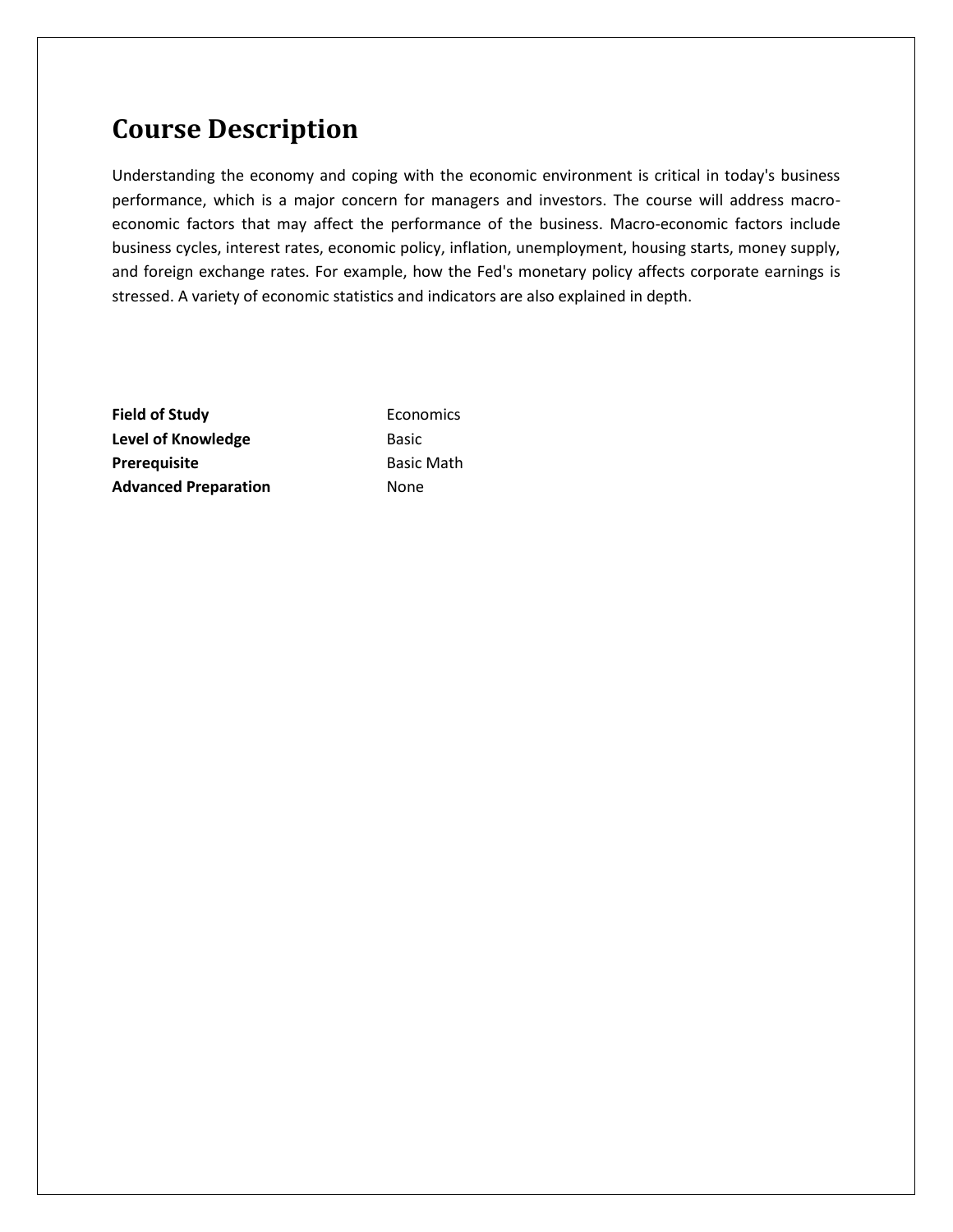## **Table of Contents**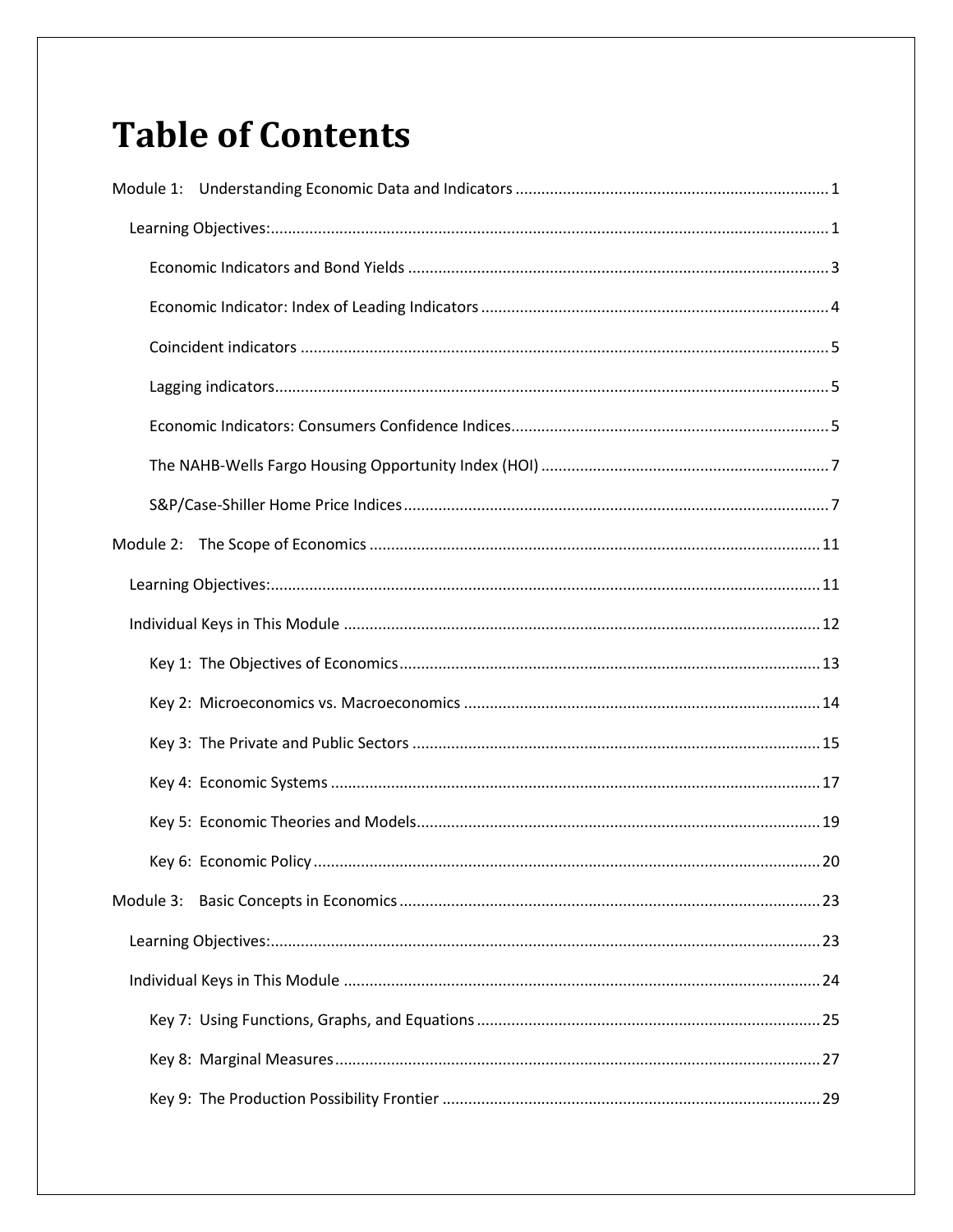| Module 5: |  |
|-----------|--|
|           |  |
|           |  |
|           |  |
|           |  |
|           |  |
|           |  |
|           |  |
|           |  |
|           |  |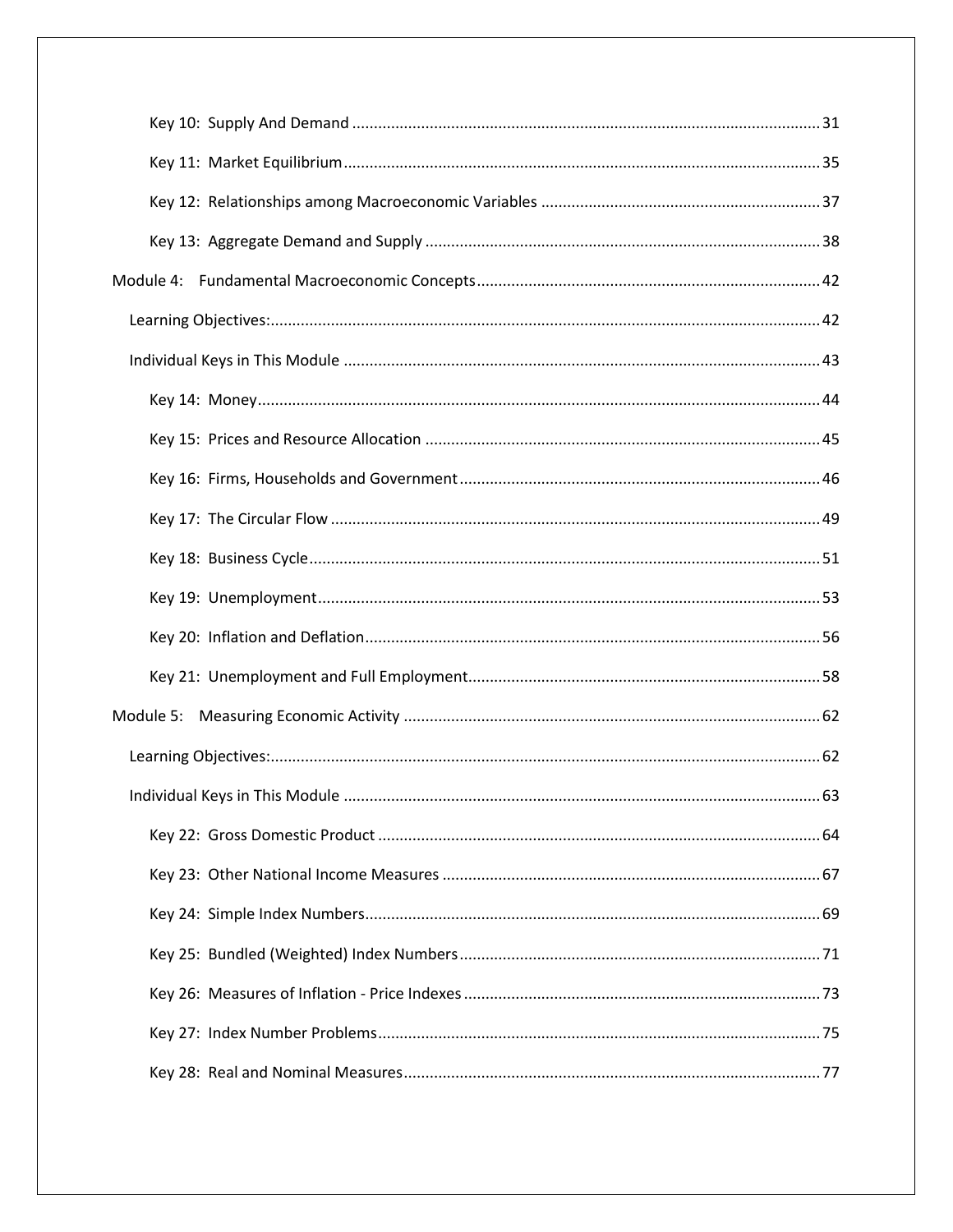| Module 6:                                                                      |  |
|--------------------------------------------------------------------------------|--|
|                                                                                |  |
|                                                                                |  |
|                                                                                |  |
|                                                                                |  |
|                                                                                |  |
|                                                                                |  |
| Key 35: Determination of Equilibrium Output and Income - A Two Sector Model 93 |  |
|                                                                                |  |
|                                                                                |  |
|                                                                                |  |
|                                                                                |  |
|                                                                                |  |
|                                                                                |  |
|                                                                                |  |
|                                                                                |  |
|                                                                                |  |
|                                                                                |  |
|                                                                                |  |
|                                                                                |  |
|                                                                                |  |
|                                                                                |  |
|                                                                                |  |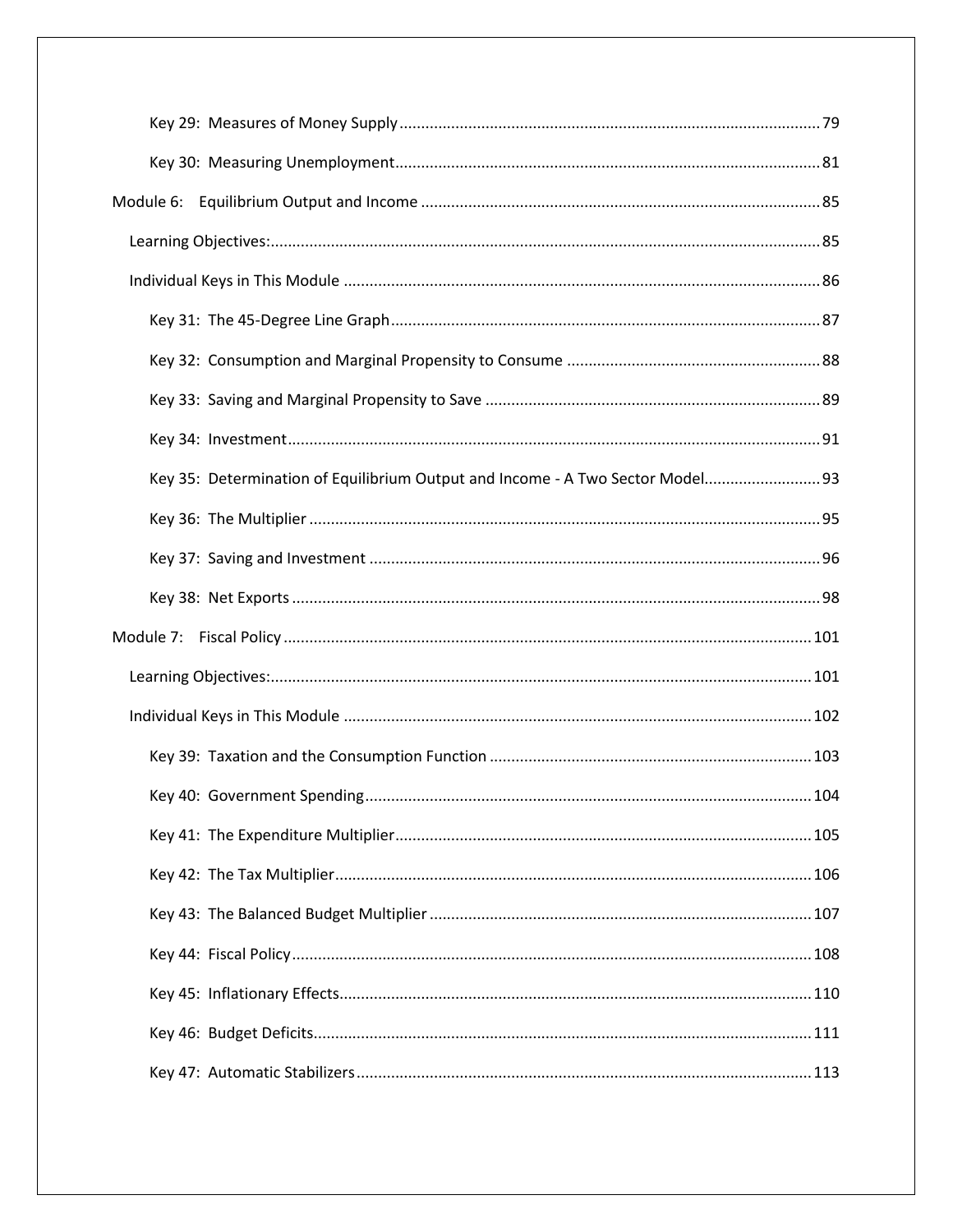| Module 8: |  |
|-----------|--|
|           |  |
|           |  |
|           |  |
|           |  |
|           |  |
|           |  |
|           |  |
|           |  |
|           |  |
|           |  |
|           |  |
|           |  |
|           |  |
|           |  |
|           |  |
|           |  |
|           |  |
|           |  |
|           |  |
|           |  |
|           |  |
|           |  |
|           |  |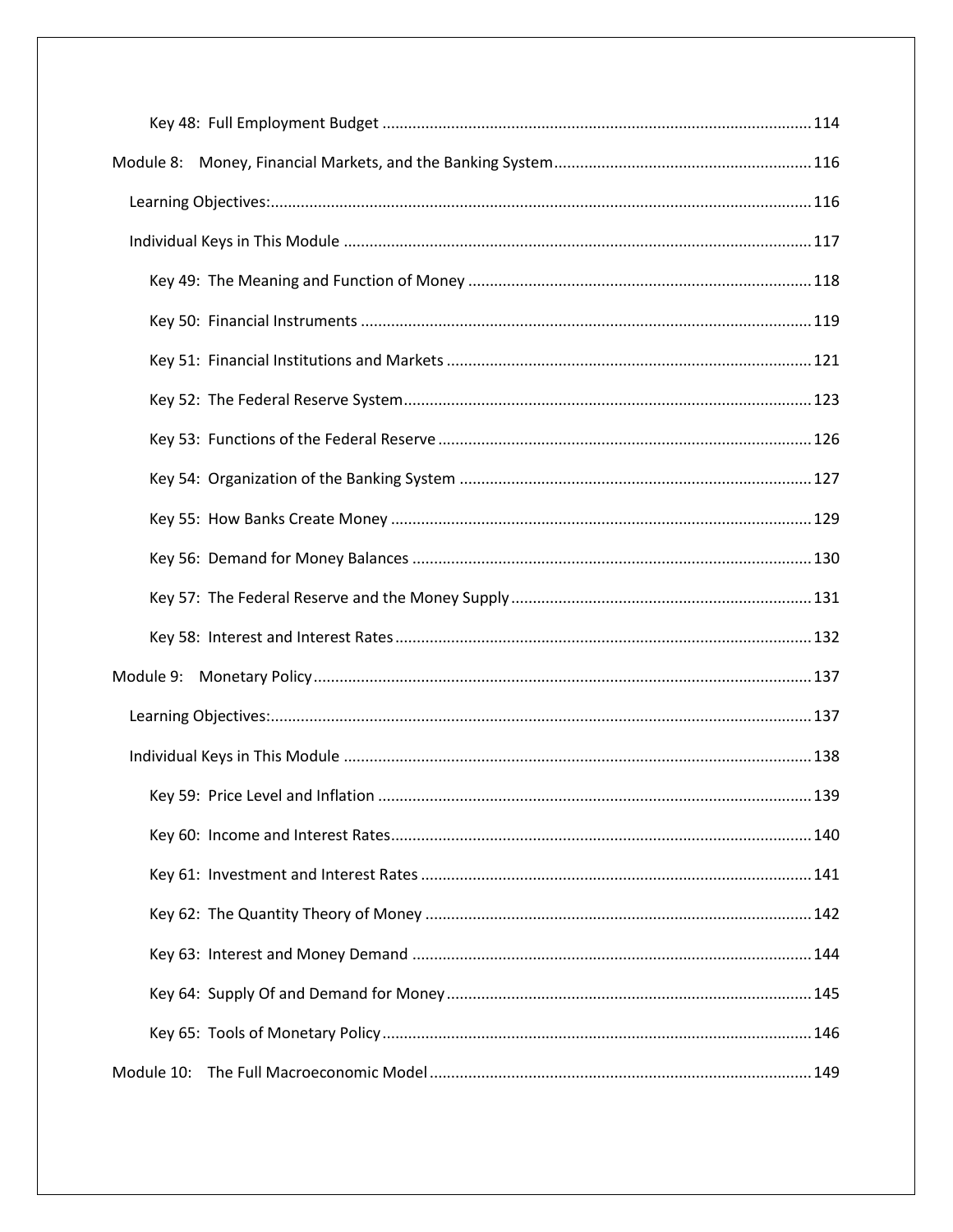| Module 12: |  |
|------------|--|
|            |  |